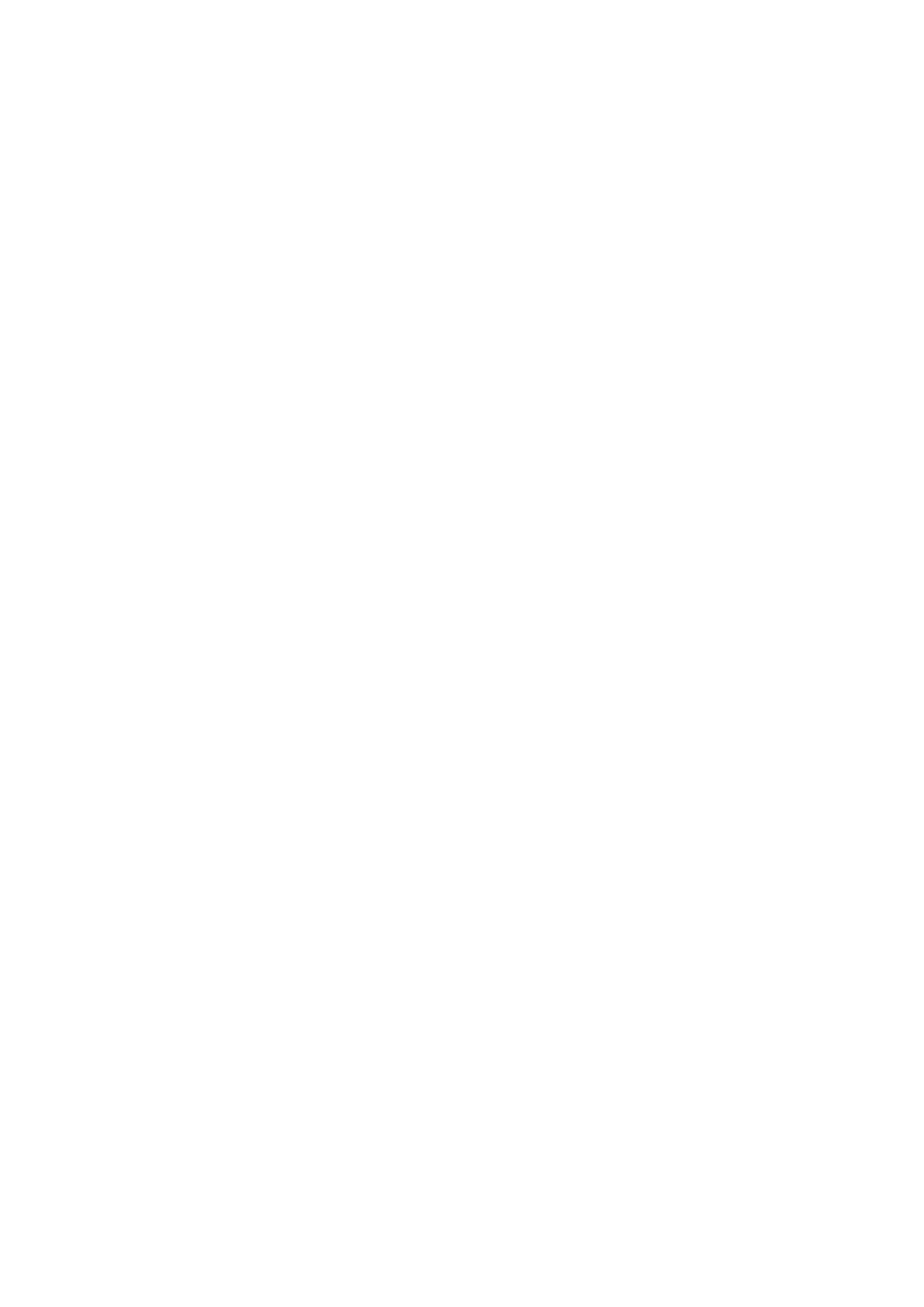# A **BILL**

TO

Require the Secretary of State to ensure that domestic properties have a minimum energy performance rating of C on an Energy Performance Certificate; to make provision regarding performance and insulation of new heating systems in existing properties; and for connected purposes.

E IT ENACTED by the Queen's most Excellent Majesty, by and with the advice and consent of the Lords Spiritual and Temporal, and Commons, in this present **B** EIT ENACTED by the Queen's most Excellent Majesty, by and with consent of the Lords Spiritual and Temporal, and Commons, Parliament assembled, and by the authority of the same, as follows:  $-$ 

#### **PART 1**

#### HOUSEHOLDS IN FUEL POVERTY

#### <span id="page-2-0"></span>**1 Meaning of "fuel poverty"**

- <span id="page-2-1"></span>(1) For the purposes of this Act, a person is living "in fuel poverty" if he or she is a member of a household living on a lower income in a home which cannot be kept warm at reasonable cost.
- <span id="page-2-2"></span>(2) The Secretary of State may by regulations made by statutory instrument—
	- (a) specify what is a lower income or a reasonable cost for the purposes of subsection [\(1\)](#page-2-1) and the circumstances in which a home is warm for those purposes, or
	- (b) substitute for the definition in subsection [\(1\)](#page-2-1) such other definition as may be specified in the regulations.
- (3) Before making regulations under subsection [\(2\),](#page-2-2) the Secretary of State must consult—
	- (a) persons appearing to the Secretary of State to represent the interests of persons living in fuel poverty, and *15*
	- (b) such other persons as the Secretary of State thinks fit.
- (4) A statutory instrument containing regulations under subsection [\(2\)](#page-2-2) may not be made unless a draft of the instrument has been laid before and approved by a resolution of each House of Parliament.

*10*

*20*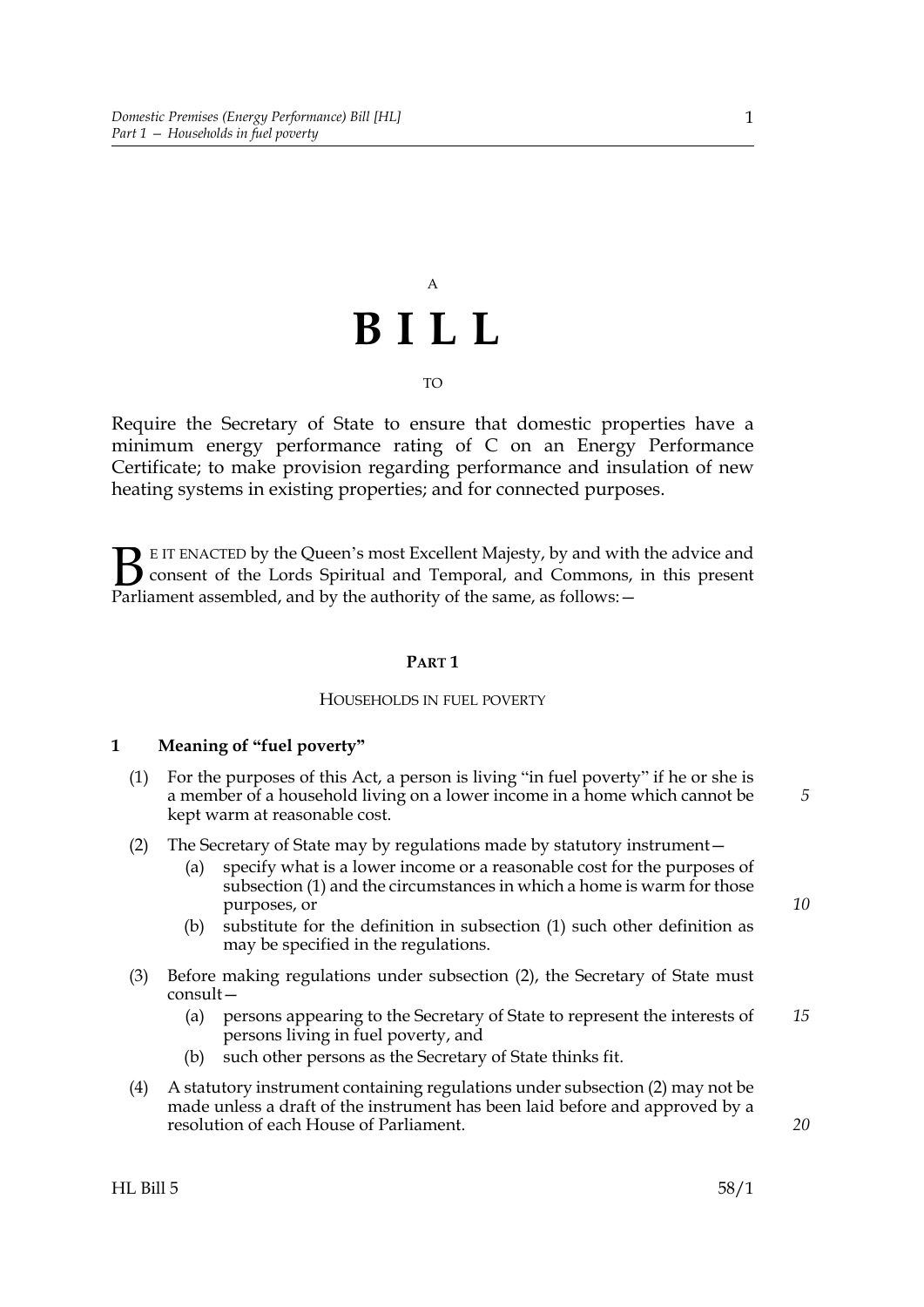#### <span id="page-3-2"></span><span id="page-3-0"></span>**2 Objective for addressing fuel poverty**

- (1) The objective for addressing the situation of persons in England who live in fuel poverty ("the objective") is to ensure that all domestic premises in which such persons live, subject to the exceptions in subsection [\(3\),](#page-3-3) have a minimum energy performance rating of Band  $\tilde{C}$  on an energy performance certificate.
- <span id="page-3-4"></span>(2) The objective does not apply to domestic premises where—
	- (a) an occupant or anyone else whose permission is needed to do works to achieve the objective has explicitly refused such permission,
	- (b) it is not technically feasible to achieve the objective, or
	- (c) the cost of carrying out works to achieve the objective would exceed £20,000. *10*
- <span id="page-3-3"></span>(3) The Secretary of State may by regulations made by statutory instrument amend subsection [\(2\)](#page-3-4) so as to add further exceptions to the objective.
- (4) Before making regulations under subsection [\(3\),](#page-3-3) the Secretary of State must consult—
	- (a) representatives of the energy efficiency industry
	- (b) representatives of the microgeneration industry;
	- (c) environmental organisations; and
	- (d) such other persons as the Secretary of State considers appropriate.
- (5) A statutory instrument containing regulations under subsection [\(3\)](#page-3-3) may not be made unless a draft of the instrument has been laid before and approved by a resolution of each House of Parliament. *20*

#### <span id="page-3-1"></span>**3 Duty of the Secretary of State: households in fuel poverty**

- (1) The Secretary of State must, within twelve months of the day on which section [2](#page-3-2) comes into force, publish a strategy ("the strategy") for achieving the objective by 31 December 2030 ("the target date"). *25*
- <span id="page-3-6"></span>(2) Before publishing the strategy, the Secretary of State must consult the persons listed in subsection [\(3\)](#page-3-5) on—
	- (a) ways of describing the households to which it applies;
	- (b) ways of identifying households in fuel poverty;
	- (c) ways of encouraging people to have works done to improve energy performance; and
	- (d) any other matters that the Secretary of State considers may assist in achieving the objective by the target date.

<span id="page-3-5"></span>

| (3) | Those persons are $-$ |
|-----|-----------------------|
|-----|-----------------------|

- (a) representatives of the energy efficiency industry;
- (b) representatives of the microgeneration industry;
- (c) environmental organisations;
- (d) local authorities or associations of local authorities;
- (e) persons appearing to the Secretary of State to represent the interests of persons living in fuel poverty; *40*
- (f) the Gas and Electricity Markets Authority; and
- (g) such other persons as the Secretary of State thinks fit.
- (4) Subsection [\(2\)](#page-3-6) may be satisfied by a consultation that took place wholly or partly before the commencement of this section.

*45*

*30*

*35*

*5*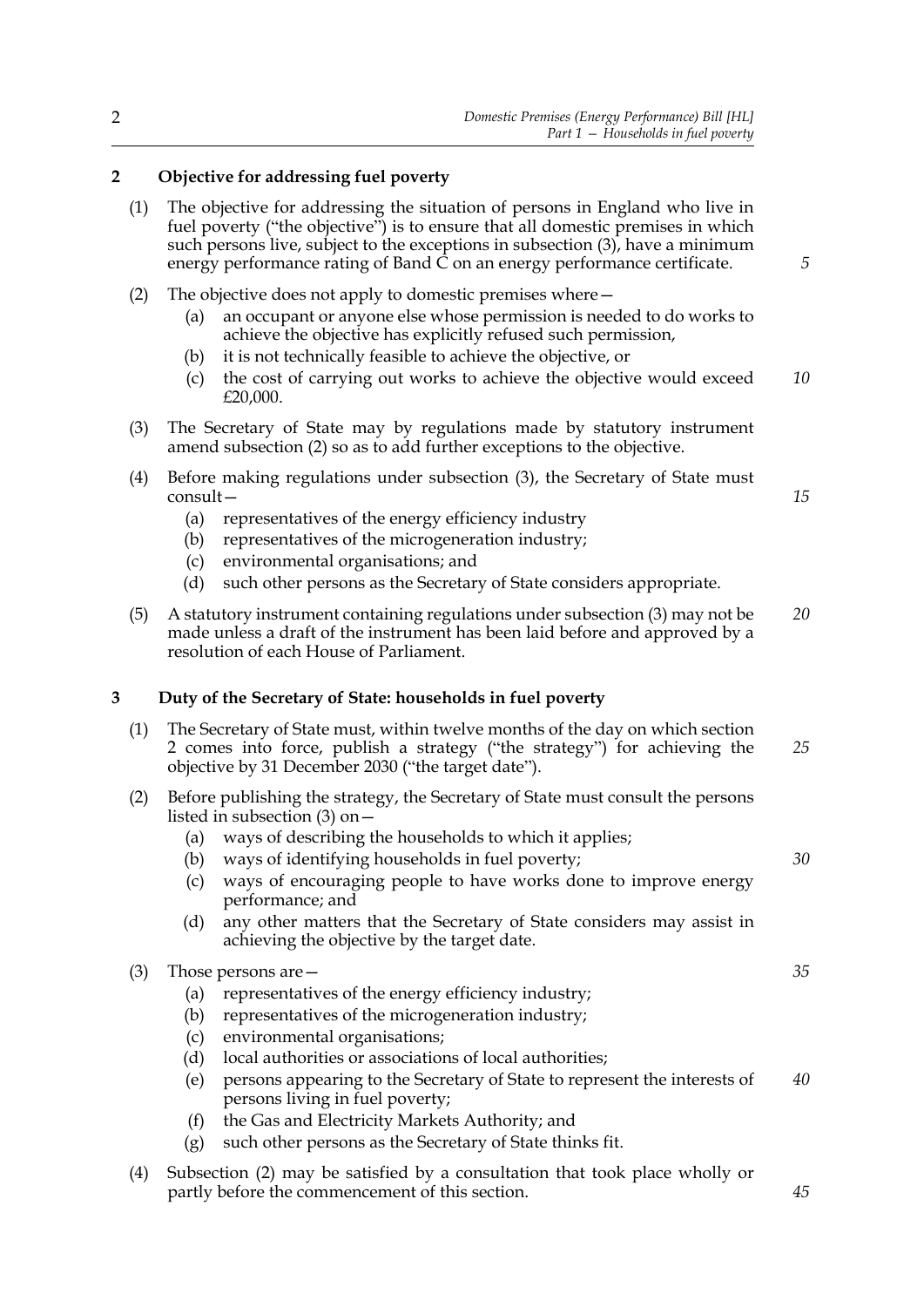- (5) The Secretary of State must—
	- (a) take such steps as are in the Secretary of State's opinion necessary to implement the strategy or any revised strategy made under this subsection;
	- (b) annually assess and report to both Houses of Parliament the progress made in achieving the objective by the target date; and
	- (c) make any revision of the strategy which in the opinion of the Secretary of State is necessary to ensure that the objective and the target date are met.
- (6) If the Secretary of State revises the strategy, the Secretary of State must publish the strategy as revised. *10*
- (7) The Secretary of State must make reasonable attempts to persuade any occupant of premises to which the objective applies to allow works to achieve the objective to be carried out.
- (8) For the purposes of this section, the Secretary of State has made "reasonable attempts" if the occupant has, within the past two years, been the recipient of at least two communications regarding energy performance from a person acting with the permission of the Secretary of State, at least one of which was a face-to-face conversation. *15*
- (9) The Secretary of State must take reasonable steps to ensure that all domestic premises occupied by persons in fuel poverty are identified. *20*

#### **PART 2**

#### OTHER HOUSEHOLDS

#### <span id="page-4-0"></span>**4 Duty of the Secretary of State: all households**

- <span id="page-4-1"></span>(1) The Secretary of State must, within twelve months of this Act being passed, publish a report ("the report") on measures that will in his or her opinion ensure that, subject to the exceptions in subsection [\(6\),](#page-5-1) all domestic properties have a minimum energy performance rating of Band C on an Energy Performance Certificate ("EPC") by 1 January 2035. *25*
- <span id="page-4-2"></span>(2) The report must include—
	- (a) a comprehensive list of measures for achieving the objective in subsection [\(1\)](#page-4-1) by 1 January 2035;
	- (b) an assessment of the expected impact of those measures; and
	- (c) how the measures will be funded.
- (3) Without prejudice to the generality of subsection [\(2\)\(a\)](#page-4-2), a comprehensive list of measures may include fiscal, economic and regulatory measures. *35*
- (4) Before publishing the report, the Secretary of State must, unless he or she has already done so within the period of twelve months prior to the passing of this Act, consult—
	- (a) representatives of the energy efficiency industry;
	- (b) representatives of the microgeneration industry;
	- (c) environmental organisations; and
	- (d) such other persons as the Secretary of State thinks fit.
- (5) The Secretary of State must—

*5*

*30*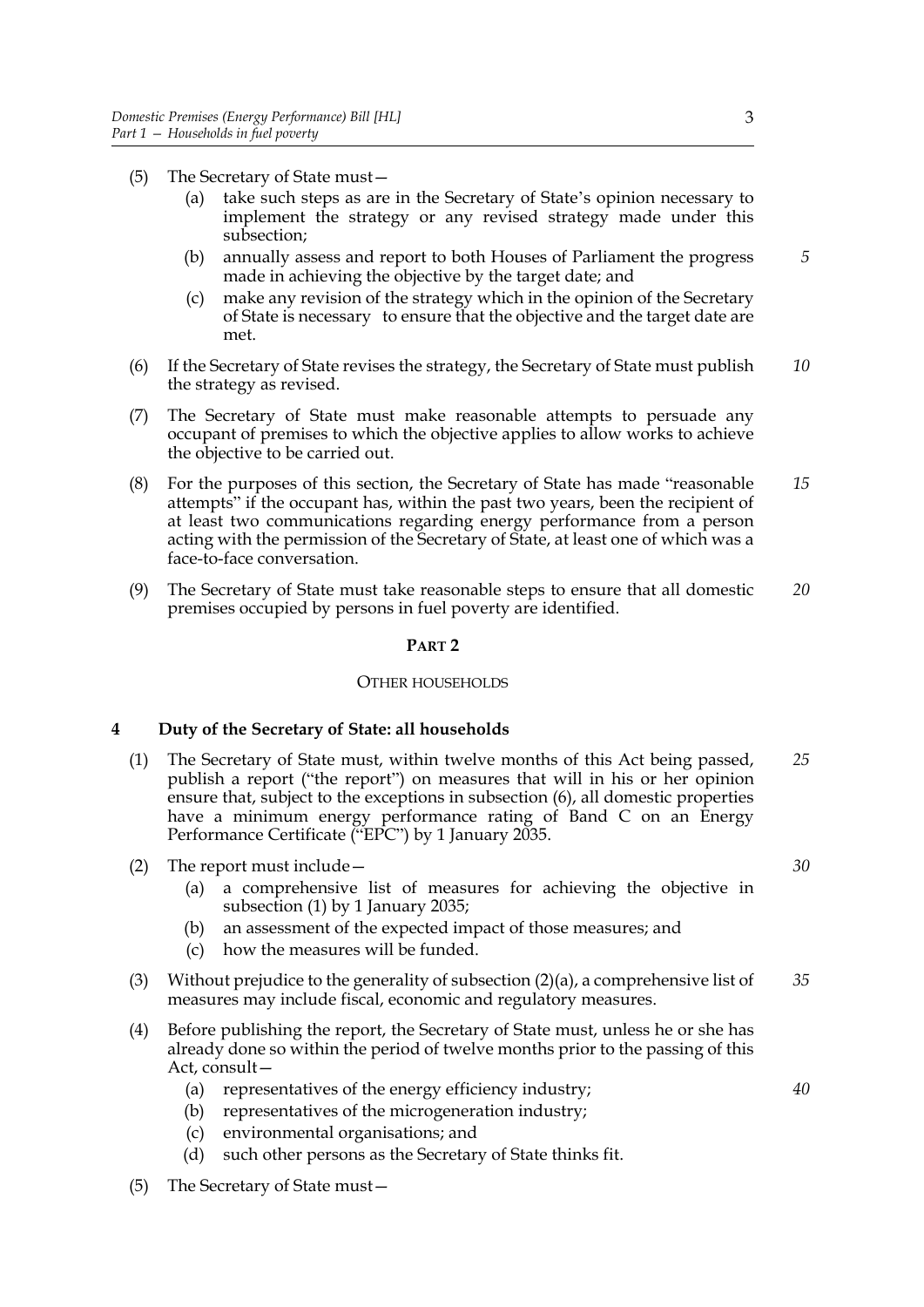- <span id="page-5-2"></span><span id="page-5-1"></span>*Part 2 — Other households* (a) implement the measures in the report published under subsection [\(1\)](#page-4-1) and any amendments made under this subsection, and begin to do so within six months of the date on which the report is published; (b) monitor and report annually to both Houses of Parliament on progress towards achieving the objective in subsection [\(1\);](#page-4-1) and (c) if any monitoring indicates that the objective may not be met, review the content of the report and amend it accordingly. (6) The exceptions are any property where— (a) carrying out the works necessary to upgrade its energy performance is not— (i) practical, (ii) cost-effective, or (iii) affordable; or (b) the owner or the occupant refuses to carry out works or permit works to be carried out which are necessary to improve its energy performance. (7) The report must include a definition of the terms in subsection  $(6)(a)$ . (8) The Secretary of State must take reasonable steps to identify all properties with an EPC rating of less than Band C. (9) If an occupant refuses to allow necessary works to be carried out, the Secretary of State must make reasonable attempts to persuade them to change their mind. (10) For the purposes of subsection [\(9\),](#page-5-3) the Secretary of State has made "reasonable attempts" if the occupant has, within the past two years, been the recipient of at least two communications about energy performance from a person acting with the permission of the Secretary of State. (11) The Secretary of State, or his or her representative, must make reasonable attempts to ensure that home owners and tenants are aware of the importance *5 10 15 20 25*
	- *30*

(12) For the purposes of subsection [\(11\)](#page-5-4), "reasonable attempts" means providing communications about energy performance to home owners and tenants in accordance with the provisions in the report published by the Secretary of State under subsection [\(1\).](#page-4-1)

<span id="page-5-4"></span><span id="page-5-3"></span>of energy performance improvements and which measures and funding may

#### <span id="page-5-0"></span>**5 Information from mortgage lenders**

be available to them.

- <span id="page-5-5"></span>(1) The Secretary of State may by regulations made by statutory instrument require mortgage lenders to provide him or her with information regarding the energy performance of properties in their portfolio.
- (2) A statutory instrument containing regulations under subsection [\(1\)](#page-5-5) may not be made unless a draft of the instrument has been laid before and approved by a resolution of each House of Parliament.

*40*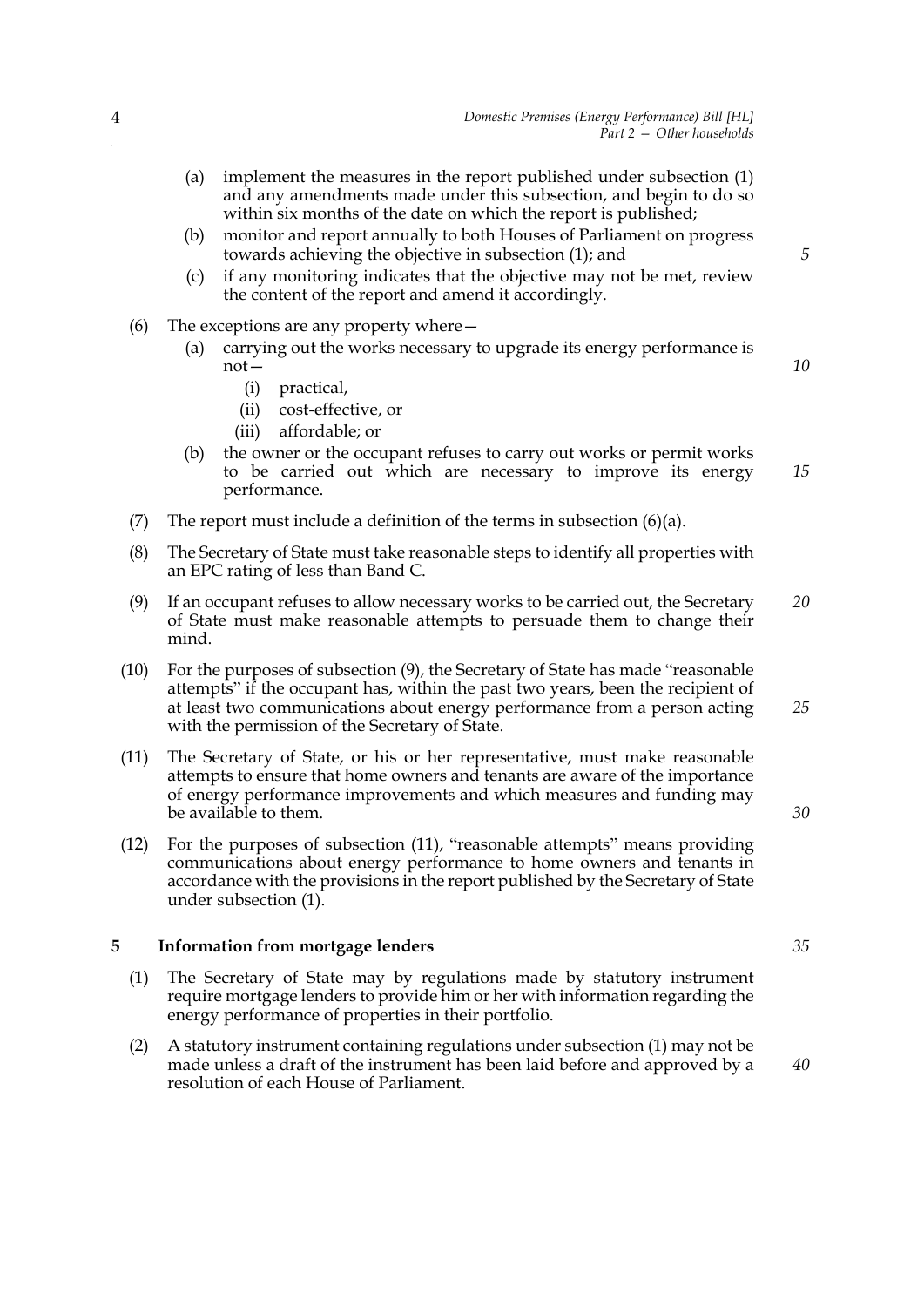#### **PART 3**

#### HEATING IN DOMESTIC BUILDINGS

#### <span id="page-6-0"></span>**6 Duties of the Secretary of State**

| (1) |     | The Secretary of State must within twelve months of the passing of this Act<br>provide by regulations made by statutory instrument that -                            | 5  |
|-----|-----|----------------------------------------------------------------------------------------------------------------------------------------------------------------------|----|
|     | (a) | all new heating systems installed in existing domestic premises have a<br>return flow temperature of not more than 55 degrees centigrade from 1<br>January 2021, and |    |
|     |     | (b) where practicable all new heating systems installed in existing<br>domestic premises are future proofed from 1 January 2021.                                     | 10 |
|     |     | In this $Act-$                                                                                                                                                       |    |
|     | (a) | "return flow temperature" means the temperature of the water in the<br>pipe through which the water returns to the heat source;                                      |    |
|     | (b) | "future proofed" means provided with adequately sized and insulated                                                                                                  |    |

- led with adequately sized and insulated heat emitters and water storage space.
- (3) A statutory instrument containing regulations under this section is subject to annulment in pursuance of a resolution of either House of Parliament.

#### **PART 4**

#### OTHER PROVISIONS

#### **7 Financial provisions**

<span id="page-6-1"></span>There is to be paid out of money provided by Parliament—

- (a) any expenditure incurred under or by virtue of this Act by the Secretary of State, or by a government department, and
- (b) any increase attributable to this Act in the sums payable under any other Act out of money so provided.

#### <span id="page-6-2"></span>**8 Consequential provisions**

- (1) The Warm Homes and Energy Conservation Act 2000 is amended as follows.
- (2) In section 1 (meaning of "fuel poverty")—
	- (a) in subsection (2), omit "Secretary of State (as respects England) or the",
	- (b) in subsection (3), omit in each place it appears "the Secretary of State or", *30*
	- (c) in subsection (4), omit the words from "; and" to "Parliament".
- (3) Omit section 1A (objective for addressing fuel poverty: England).
- (4) Omit section 1B (strategy relating to fuel poverty: England).
- (5) In section 4 (interpretation, short title, commencement and extent), in subsection (1), omit paragraph (a). *35*

*20*

*25*

*15*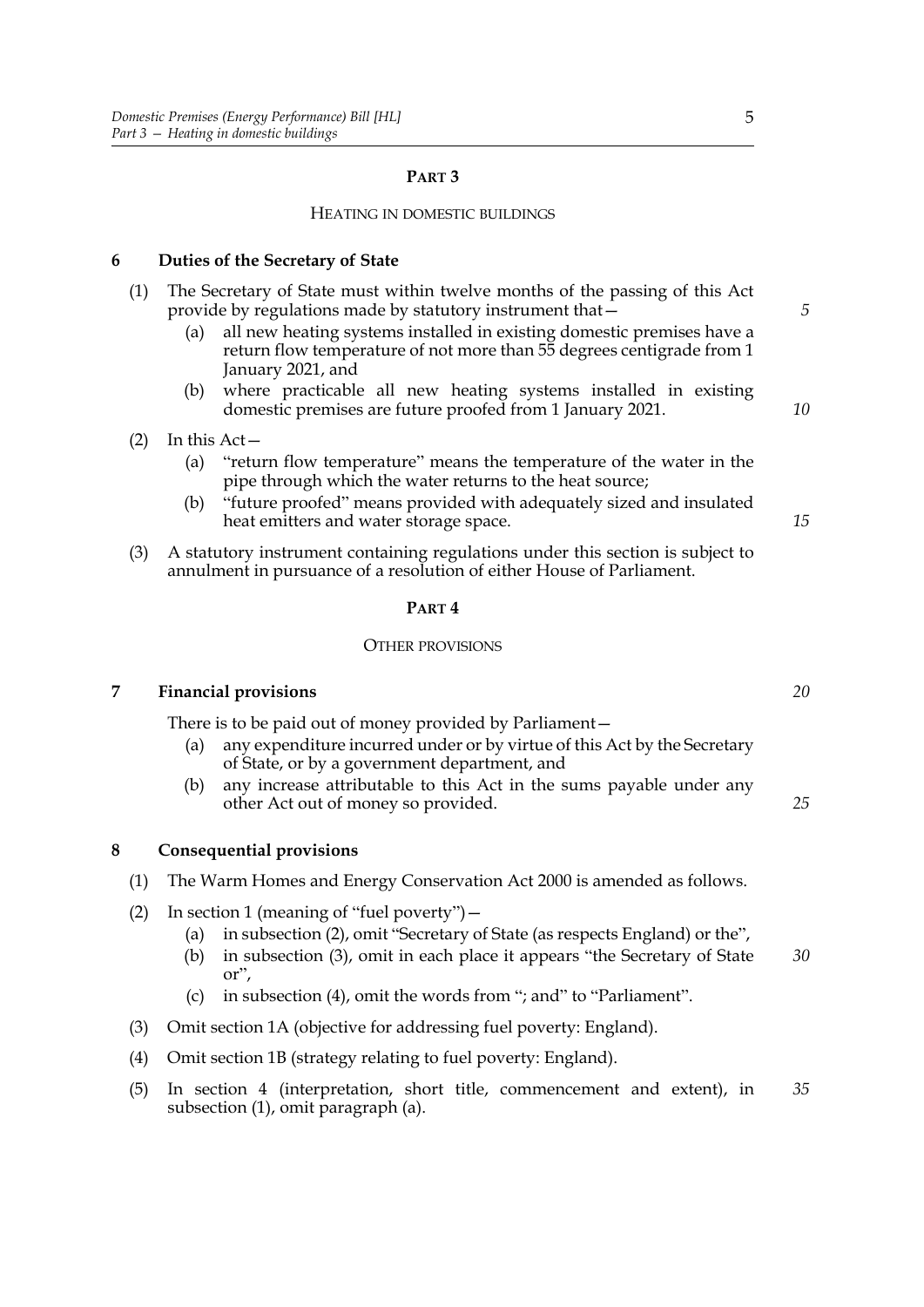#### <span id="page-7-0"></span>**9 Interpretation, extent, commencement and short title**

- (1) In this Act, "Energy Performance Certificate" has the meaning given by section 43 of the Energy Act 2011.
- (2) This Act extends to England and Wales only.
- <span id="page-7-1"></span>(3) This Act comes into force on such day or days as the Secretary of State may by regulations made by statutory instrument appoint. *5*
- (4) Regulations made under subsection [\(3\)](#page-7-1) may make different provisions for different purposes.
- (5) This Act may be cited as the Domestic Premises (Energy Performance) Act 2020.